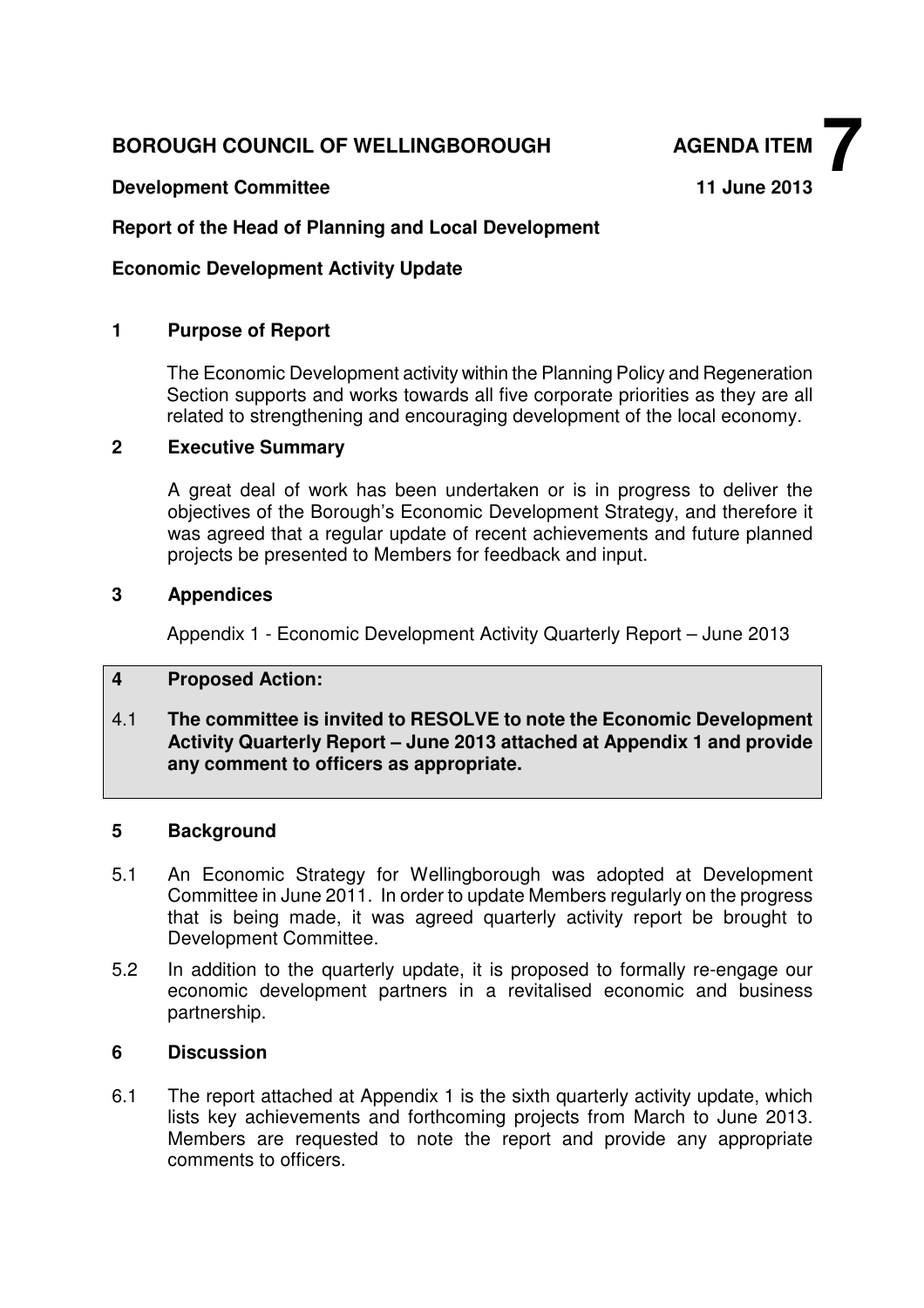## **7 Legal Powers**

7.1 Section 2 of the Local Government Act 2000 gives the Council the power to do anything which they consider is likely to achieve the promotion or improvement of the economic, social or environmental well-being of the Borough.

## **8 Financial and Value For Money Implications**

8.1 Currently there are no requirements for further funding in the revenue budget proposals for 2012/2013. Any funding requirements not already within existing budgets will be highlighted and if approved relevant reports will be developed to bid for these additional resources.

#### **9 Risk Analysis**

| <b>Nature of risk</b>                                                                                                                                        | <b>Consequences if</b><br>realised                                                                                                                                     | Likelihood<br>οf     | <b>Control measures</b>                                                                                            |
|--------------------------------------------------------------------------------------------------------------------------------------------------------------|------------------------------------------------------------------------------------------------------------------------------------------------------------------------|----------------------|--------------------------------------------------------------------------------------------------------------------|
|                                                                                                                                                              |                                                                                                                                                                        | occurrence           |                                                                                                                    |
| High<br>quality<br>sites<br>employment<br>are not allocated and<br>developed                                                                                 | of<br>Loss<br>current<br>employers needing to<br>relocate within<br>the<br>local environs. Loss of<br>potential<br>footloose<br>high quality office<br>based employers | High                 | Develop<br>proposals<br>high<br>quality<br>employment sites.                                                       |
| Virtually every town,<br>county and city of the<br>UK is actively trying<br>attract<br>inward<br>to<br>investment<br>and<br>people looking<br>to<br>relocate | The Borough will fall<br>behind other districts<br>in the County, Region<br>and Country in terms<br>of economic prosperity<br>long<br>term<br>and<br>sustainability    | Medium<br>to<br>High | Work with partners<br>maximise<br>to<br>opportunities<br>to<br>promote<br>Wellingborough<br>as a business location |

#### **10 Implications for Resources**

- 10.1 The strategy will help focus future resources but importantly influence the Council's future plans for the Planning Policy & Regeneration Service. In addition to the Council's resources, the strategy is also aimed at influencing the budgets of other stakeholder organisations involved in the economic prosperity of the Borough of Wellingborough but there will be a need to invest resources (human and financial) in some of the recommendations coming out of the action plan.
- 10.2 It is important to note that much of the future funding from Central Government will be aligned to an area's ability to grow its economy and enterprise. Most funders now require a degree of 'payback' or return on their investment and grant funding, as such, is rapidly becoming less and less common.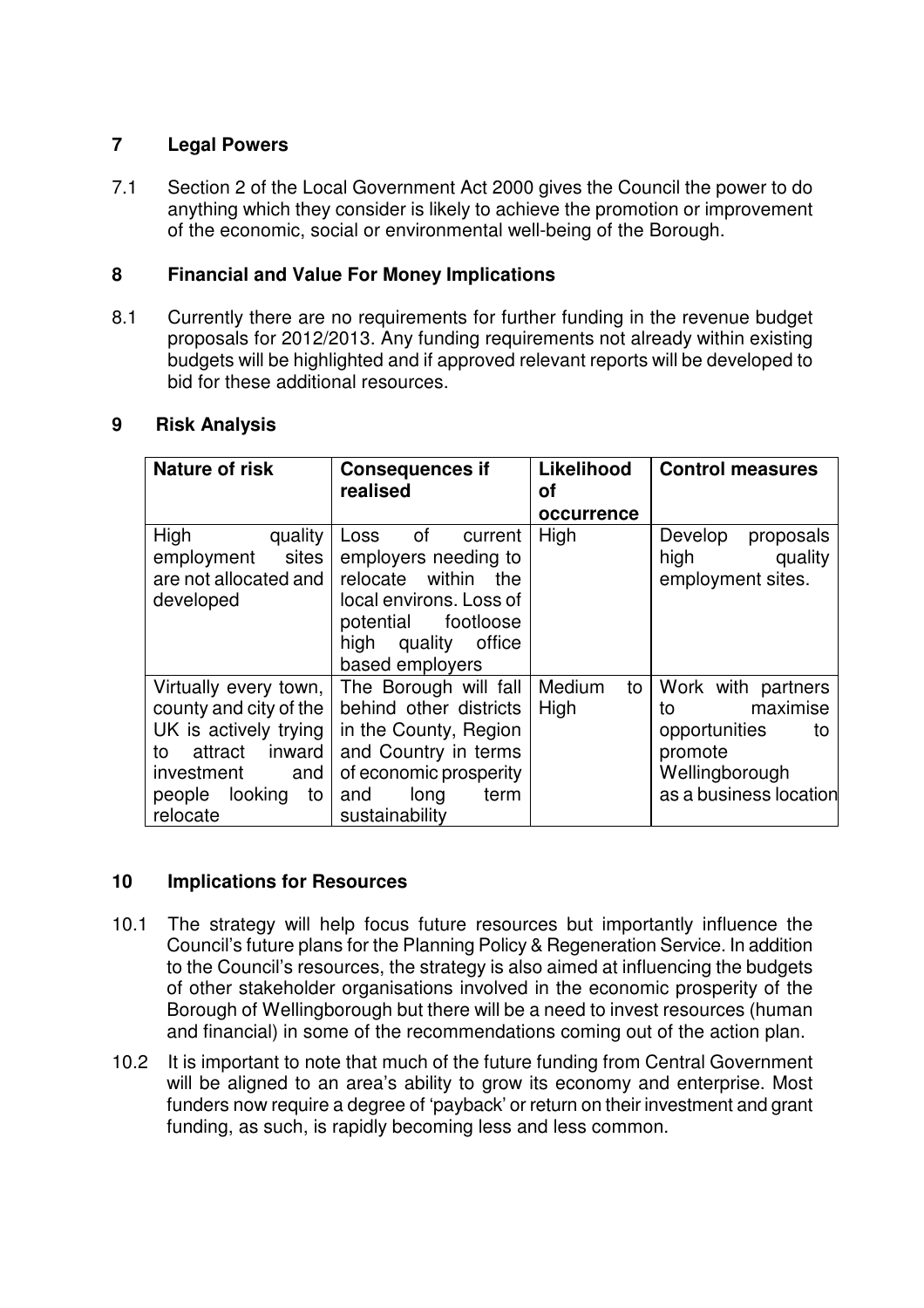## **11 Implications for Stronger and Safer Communities**

11.1 The development of a robust economy will have benefits for Stronger and Safer communities as economic growth is fundamental to the sustainability and success of our communities.

## **12 Implications for Equalities**

12.1 In line with the Council's duty to design its services around the needs of local people, and to evaluate the impact of its services, policies and activities on different groups in society to eliminate discrimination, an initial Equality Impact Assessment (EqIA) screening has been completed.

### **13 Author and Contact Officer**

Nicola Mackenzie, Economic Regeneration Officer

#### **14 Consultees**

Victoria Phillipson, Principal Planning Policy and Regeneration Manager Jennifer Bell, Project Co-ordinator Amanda Johnson, Project Co-ordinator Sue Bateman, Senior Planning Policy Officer John Udall, Project Manager Steven Wood, Head of Planning and Local Development

## **15 Background Papers**

None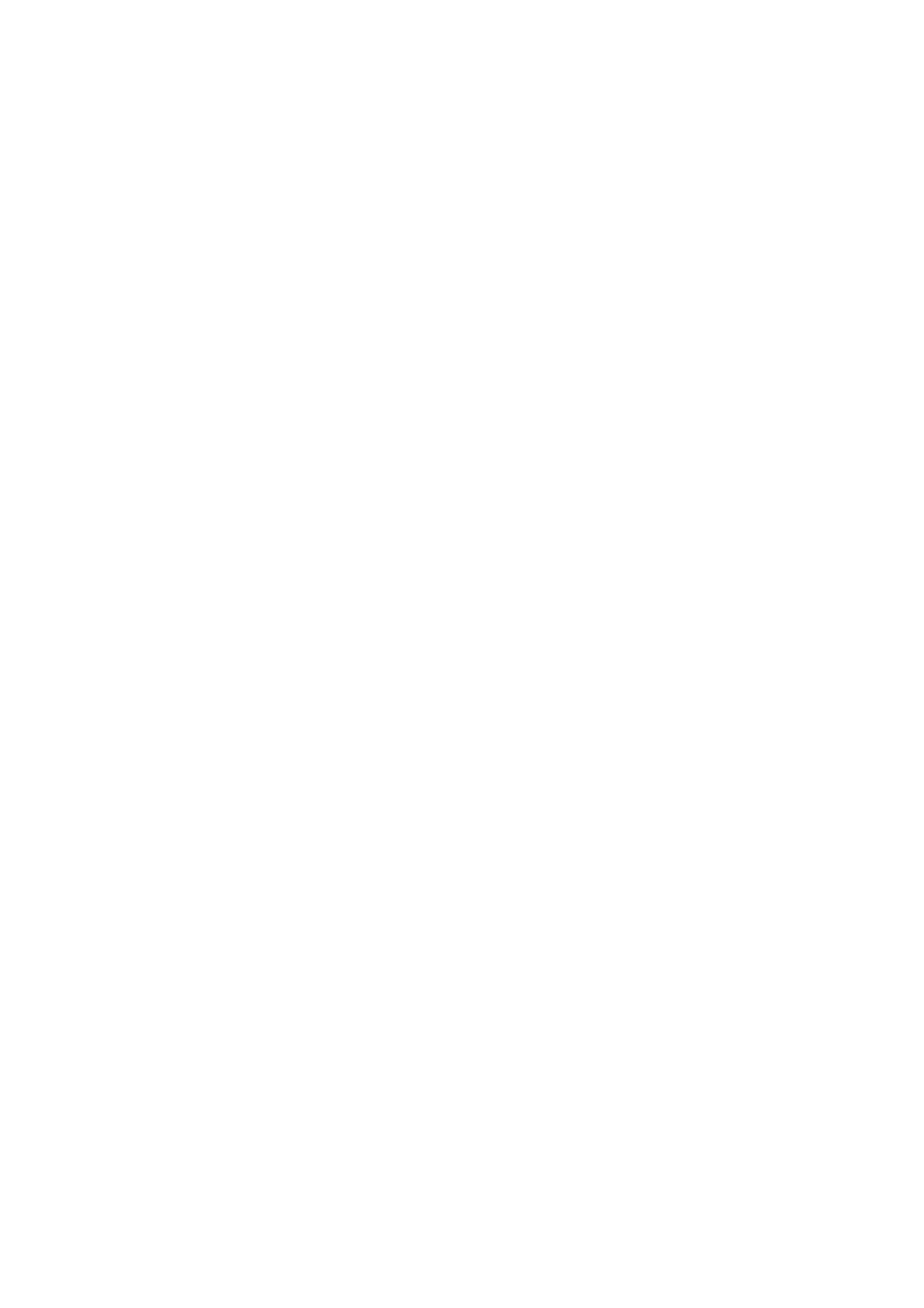# **Nicola Mackenzie – Economic Regeneration Officer**



Making Wellingborough a place to be proud of

| <b>Achievements this period</b>       | <b>Date</b>                                                                                                                                                                                                                                                                            |            |  |  |
|---------------------------------------|----------------------------------------------------------------------------------------------------------------------------------------------------------------------------------------------------------------------------------------------------------------------------------------|------------|--|--|
| General                               |                                                                                                                                                                                                                                                                                        |            |  |  |
| 1                                     | Economic Development Partnership - to re-engage all former Prosper<br>Group partners. The first meeting is scheduled to take place on 30 <sup>th</sup> May.                                                                                                                            | April 2013 |  |  |
| $\overline{2}$                        | Response sent to East Northants Council on their Economic Development<br>Strategy.                                                                                                                                                                                                     | May 2013   |  |  |
| <b>Vibrant Town Centre</b>            |                                                                                                                                                                                                                                                                                        |            |  |  |
| $\mathbf{1}$                          | Town Team - Meetings arranged for 29 May to discuss options for funding.                                                                                                                                                                                                               | April 2013 |  |  |
| $\overline{2}$                        | Love Your Local Market promotion (15-29 May)<br>limited<br>activities<br>undertaken, however there are three new traders on the market.                                                                                                                                                | May 2013   |  |  |
| 3                                     | Responded to the Department for Business, Innovation and Skills<br>Consultation on Street Trading and Pedlary Laws - Compliance with the<br>requirements of the European Services Directive.                                                                                           | March 2013 |  |  |
| <b>Improved Visitor Economy</b>       |                                                                                                                                                                                                                                                                                        |            |  |  |
| 1                                     | Work by University of Northampton students on the Tourism Audit is on-<br>going.                                                                                                                                                                                                       | On-going   |  |  |
| <b>Improved Conditions for Growth</b> |                                                                                                                                                                                                                                                                                        |            |  |  |
| 1                                     | Wellingborough Innovation Centre - supported businesses to find new<br>premises. Met with another potential partner interested in operating an<br>innovation centre in the town centre.                                                                                                | May 2013   |  |  |
| $\overline{2}$                        | Drafted a survey to gather intelligence about local businesses regarding<br>any issues they are experiencing and supplier information etc. to better<br>understand our local businesses and their needs so that the Council and<br>partners can shape support and services accordingly | May 2013   |  |  |
| 3                                     | Started to draft a Wellingborough investment brochure & online presence to<br>promote Wellingborough as a business location                                                                                                                                                            | May 2013   |  |  |
| $\overline{4}$                        | Contacted the main commercial property agents active in Wellingborough to<br>ask for their perspective on the buoyancy of the commercial market in<br>Wellingborough and whether there any gaps in the employment land supply<br>that need to be addressed.                            | May 2013   |  |  |
| <b>Education and Skills</b>           |                                                                                                                                                                                                                                                                                        |            |  |  |
| 1                                     | Careers and apprenticeships fairs took place on 27th March – including<br>workshops on 'employability' skills, interview techniques and CV advice as<br>well as local employment and apprenticeship opportunities. Over 320<br>students attended and the feedback received was good.   | March 2013 |  |  |
| 2                                     | ROSE Events are booked for 2013 - with the most recent event taking<br>place on 21 <sup>st</sup> May at Wellingborough Library.<br>Dedicated web-pages created at www.wellingborough.gov.uk/ROSE                                                                                       | May 2013   |  |  |